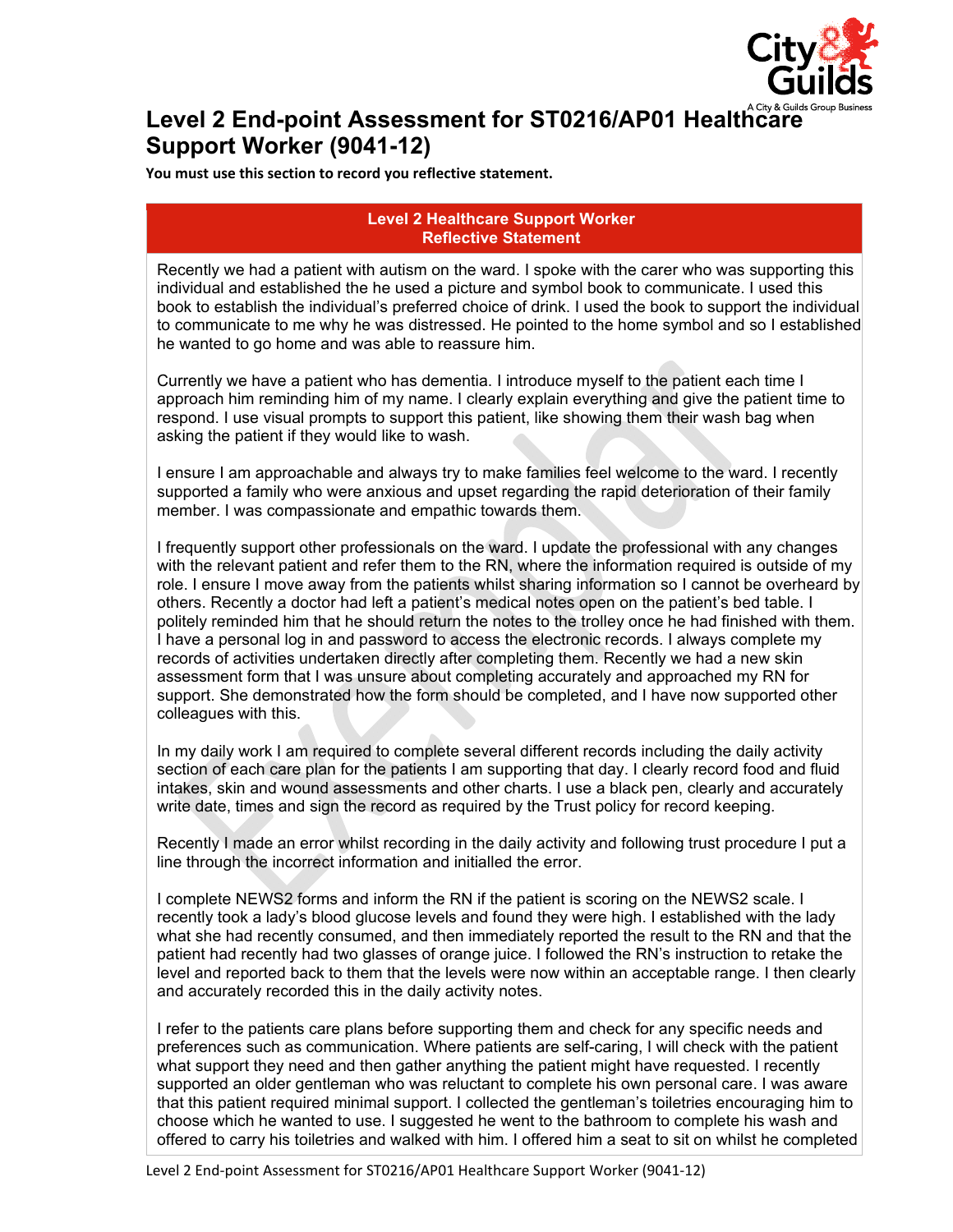## **Level 2 Healthcare Support Worker Reflective Statement**

his wash and showed him the call bell, suggesting he call for me once he was ready. I said I would come back at an agreed time and would support him with anything he had been unable to do. On return I supported the patient to wash and dry his back and put his socks on as he was unable to easily do this for himself.

I asked another gentleman if he would like support with personal care. The gentleman declined personal care saying he felt too tired. I suggested he had a rest and I would support him later if he would like a wash then. I recorded in the daily activities that the patient had declined personal care.

One patient needed adapted cutlery to eat. I went to the kitchen to collect the required cutlery as these had been left off his tray. I then encouraged this patient to eat his meal. I followed his care plan where it detailed, he often needed encouragement to start eating by loading his spoon and placing it in his hand. I did this and then encouraged the patient to start to load his own spoon. As he had spilt some food on his top, I supported him after he had finished his meal to change into a clean top.

A patient with dementia was becoming agitated and trying to leave the ward. I checked with the RN if the patient had had a DOLS assessment as I thought it would be unsafe for him to leave the ward. I was told by the gentleman's wife that he liked to listen to the radio, and she used this at home to reduce his agitation. I located a patient loan radio and sat with the gentleman establishing which channel he wanted to listen to by going through each of the channels. The gentleman indicated to me that he wanted a 70's music programme on. I sat with the gentleman as he became less agitated. At times I sang some of the tunes with him which he appeared to find amusing. When this gentleman's wife arrived, she was extremely grateful when she found out how I had followed her advice in calmly settling her husband.

Recently we admitted an older gentleman with dementia, who has English as his second language and was struggling to use English. He was communicating automatically in his first language. This gentleman had a large extended family who I spoke to regarding some of this gentleman's preferences, and between myself and his family supporting the gentleman I completed the Trust's "All about Me" booklet where I could record specific needs and preferences for this gentleman. I identified that this gentleman follows a halal diet and notified the housekeeping staff of this. One of the gentleman's sons also informed me that the gentleman liked to pray, and I checked how the ward could support him with this and agreed that closing the bed screens would provide privacy. I recorded the times the gentleman liked to pray and recorded these both in the All about Me and on his care plan so others would be aware and could plan interactions around these times.

Earlier this year we had a young female patient on the ward who was admitted following an episode of self-harm. I was a similar age to the patient who appeared to trust me. I developed a positive, professional relationship with this patient. Due to a history of previous abuse this patient became anxious with male professionals. I recorded this in the patient's care plan highlighting that female professionals should support her where possible, or at least, be present to support and reassure her.

Whilst supporting a patient who was approaching the end of life, the family requested that the hospital chaplain visit their mother as she had been a regular member of the local church. I asked the RN how I could contact the chaplain and then I did this explaining clearly to the chaplain the family's request. I went back to the family, informed them the chaplain would visit shortly and gave them directions to the chapel if they felt they would like to visit it.